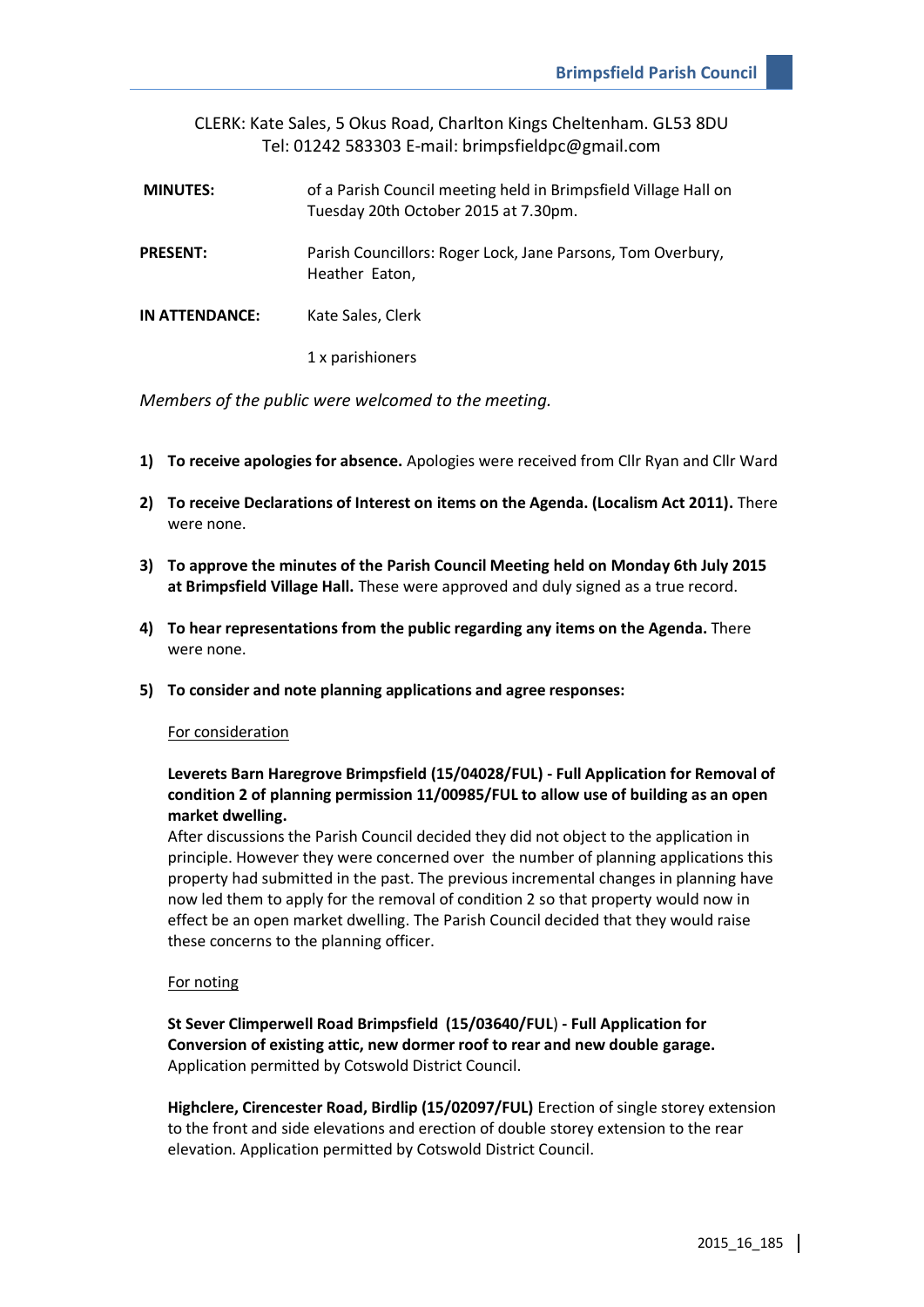**Public Path Diversion Order BBR 22 Stoneyhill Farm, Brimpsfield**. Confirmation of Notice from Gloucestershire County Council.

## **6) Highways update**

## **Traffic Management through the Village**

The Chair informed the meeting that since the last meeting he had had discussions with the owners at Gowanlea at Blacklaines. With vehicles using this lane as a cut through for the A417 he has had numerous vehicles using his drive as a turning point and passing place, and has subsequently had property damaged. He therefore liaised with Gloucestershire Highways and using their contractors has had kerb stones installed at his own expense. Cllr Lock commented that these kerb stones were higher than Gillian Portlock (Highways representative) had previously informed them but as they were installed by approved contractors the Parish Council felt that this wasn't an area the council could get involved with. However since the installation a large event took place in the village and with the substantial increase in the volume of traffic through the village this had led to damage of the new kerb.

The Chair asked the Council how it could go about implementing a one way traffic management system through the village when large events took place. After discussions it became clear that there was no clear answer. However it was suggested that councillors, if and when they heard about events, tried to liaise with organisers to help set up a one way system to ease congestion.

Cllr Lock also informed the meeting that he had a number of residents raising concerns about the reckless driving that was taking place through the village by vehicles again using it as a cut through from the A417. Residents, especially those with young families were concerned about safety and the careless way people were driving, especially those driving whilst using mobile phones. It had been reported that two pets had recently been run-over.

It was agreed that the Parish Council would contact their local PSCO and copy in the Police & Crime Commissioner Martin Surl to explain the situation and see what could be done.

'20 are plenty' signs to be erected at the entrance to village were also suggested.

*Clerk to contact the Police and to find out about the '20 are plenty signs'. Councillors to make event organisers aware of traffic congestion issues in the village.*

# **7) Village Hall update**

Cllr Lock informed the meeting that the Village Hall now had a strong committee, all of whom were volunteers and they were working hard to improve the Village Hall. The Hall was now fully compliant with Health & Safety legislation and all the required electrical checks had been carried out.

He also reported that the Hall now had a full licence and due to Cotswold District Council owing the Hall money the licence was not needed to be renewed until November 2016.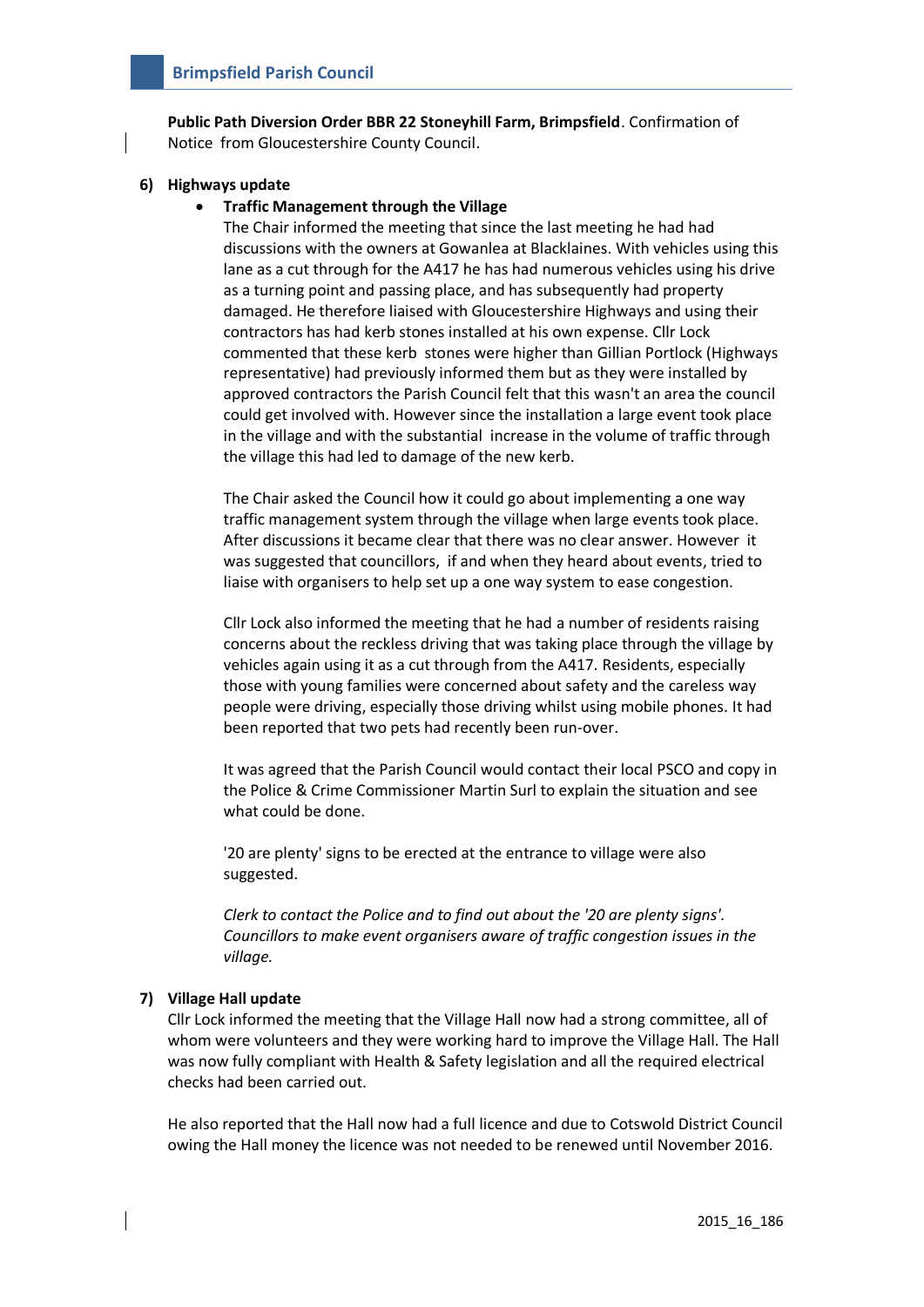CLERK: Kate Sales, 5 Okus Road, Charlton Kings Cheltenham. GL53 8DU Tel: 01242 583303 E-mail: brimpsfieldpc@gmail.com

The Chair took the opportunity to thank Cllr Lock and all the volunteers for their hard work.

# **8) Rural Broadband update**

The Chair informed the meeting that Gigaclear were the approved installers for the rollout of fibre optic broadband in the Cotswolds. Presently Brimpsfield have acquired 66% of the target number of homes needed to make Gigaclear install super fast broadband in the village. The Parish Council felt this was not a council matter as such but more a parish issue and urged residents to sign-up if they were interested in receiving a better broadband service.

#### **9) Wayleaves Permission**

Contractors working on behalf of Western Power had requested permission to fell a willow tree and side prune thorn bushes on the Common (council owned land) so that high voltage cables could be kept clear. The council agreed that this work could take place and signed the permission letter.

#### **10) Parish Council Website & Transparency Code requirements.**

#### **Parish Council Website**

The Parish Council looked at the website providers/hosting companies www.godaddy.com and www.2commune.com.

#### **www.godaddy.com**

Current offer of 24 months hosting, DIY site build package and domain name Cost for 2 years = £172.73 incl VAT. Full price after 2 years would be £83.88 annually. Domain name included in package.

Website address for above examples is www.brimpsfieldpc.org,

### **www.2commune.com**

2commune is a company that specialises in websites for smaller councils and approximate costs are:

o Year 1 costs FROM £250 + VAT

o Year 2 and onwards £250 + VAT per year

Website address for above examples is

http://www.localcouncils.org/brimpsfield/

## **Site Construction**

Time to build site - approx 12 hours at £9.55 per hour of clerk's time

- Create and build test and live site
- Uploading documents and images

**TOTAL £114.60**

After discussion it was resolved to use www.godaddy.com and pay the clerk extra hours to build the site. The domain name of www.brimpsfieldpc.org was agreed if still available.

*Clerk to purchase the site and start the website build.*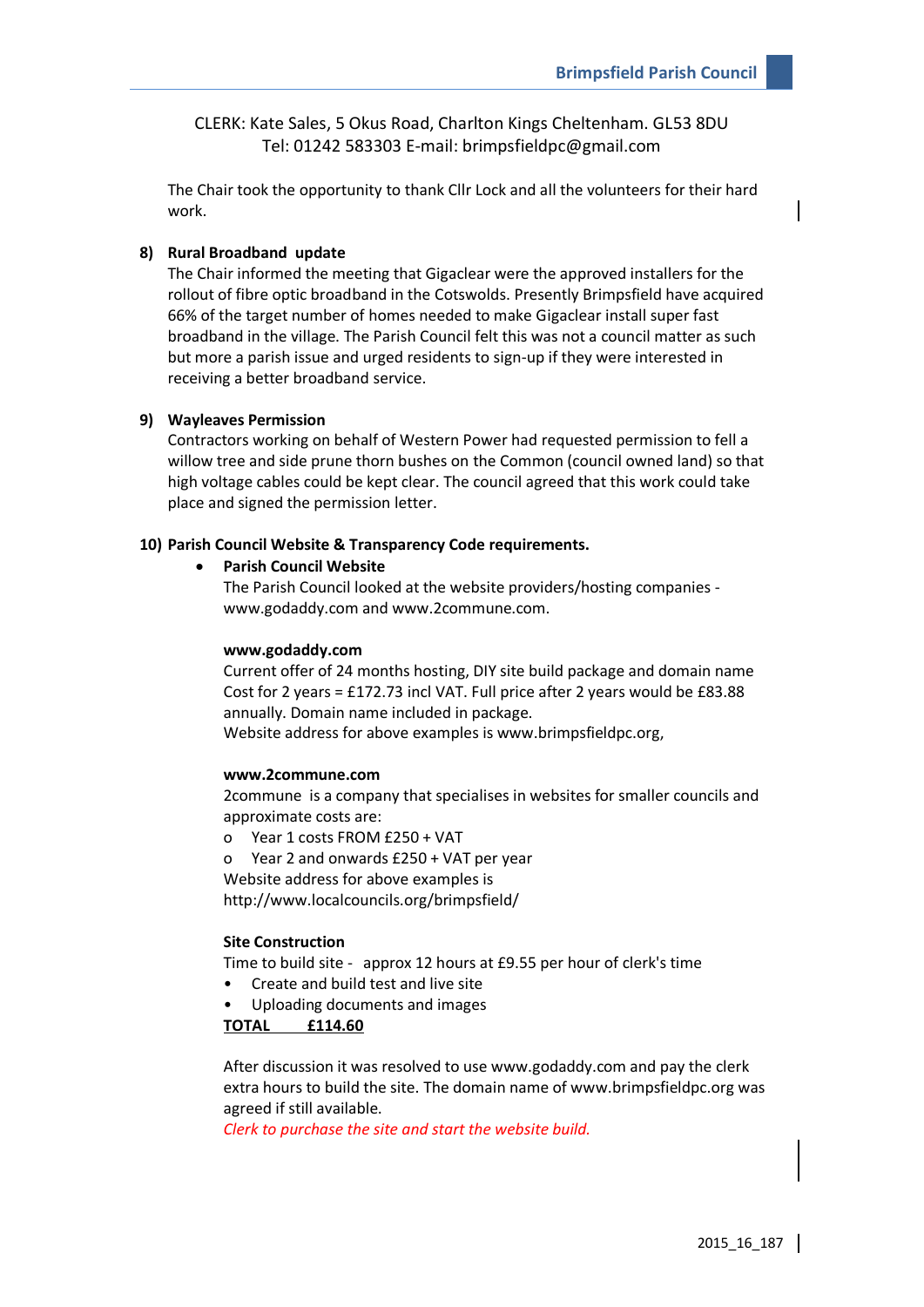# **Transparency Code Grant**

The Clerk informed the meeting that there was funding now available to help small councils fund and implement a new website. Under the Transparency Fund grant the council should be able to claim back part or all of the website set-up costs, the extra hours of the clerk's time to build the site, plus at least the first year's hosting company's fees.

The Transparency grant also included money towards the council purchasing their own hardware i.e. laptop and scanner etc. The council felt that as they presently do not have a computer one should be purchased. It was therefore agreed that the Clerk should apply for the funding for the hardware (PC & scanner), but not exceeding the limits laid out by the Transparency Code. *Clerk to submit a bid for the Transparency Code funding into GAPTC for the website & hardware costs* 

# **11) Budget & Precept Planning for 2016/17**

The budget for 2016/17 was discussed. However new quotes needed to be obtained for the grass cutting as the contract was currently in its final year. It was also agreed a new budget for Maintenance & repairs for the council's assets was required as was an ongoing budget for the website. Budgets for WWI commerations and the laptop were no longer needed. It was therefore resolved to set another meeting on Tuesday 26th January to finalise the budget before the Parish Council submitted its precept to Cotswold District Council.

*Clerk to book village hall and circulate new date.*

## **12) Policy & Governance Updates**

**Complaints Policy - this was agreed and adopted.**

### **13) Finances**

# **13.1. To update and finalise bank mandate**

This was completed. New signatories were added and the correspondence address update.

*The Chair to return to the bank once signed*

**13.2. To receive current state of accounts** These were received and agreed. No bank reconciliation took place as the clerk had not received a current bank statement.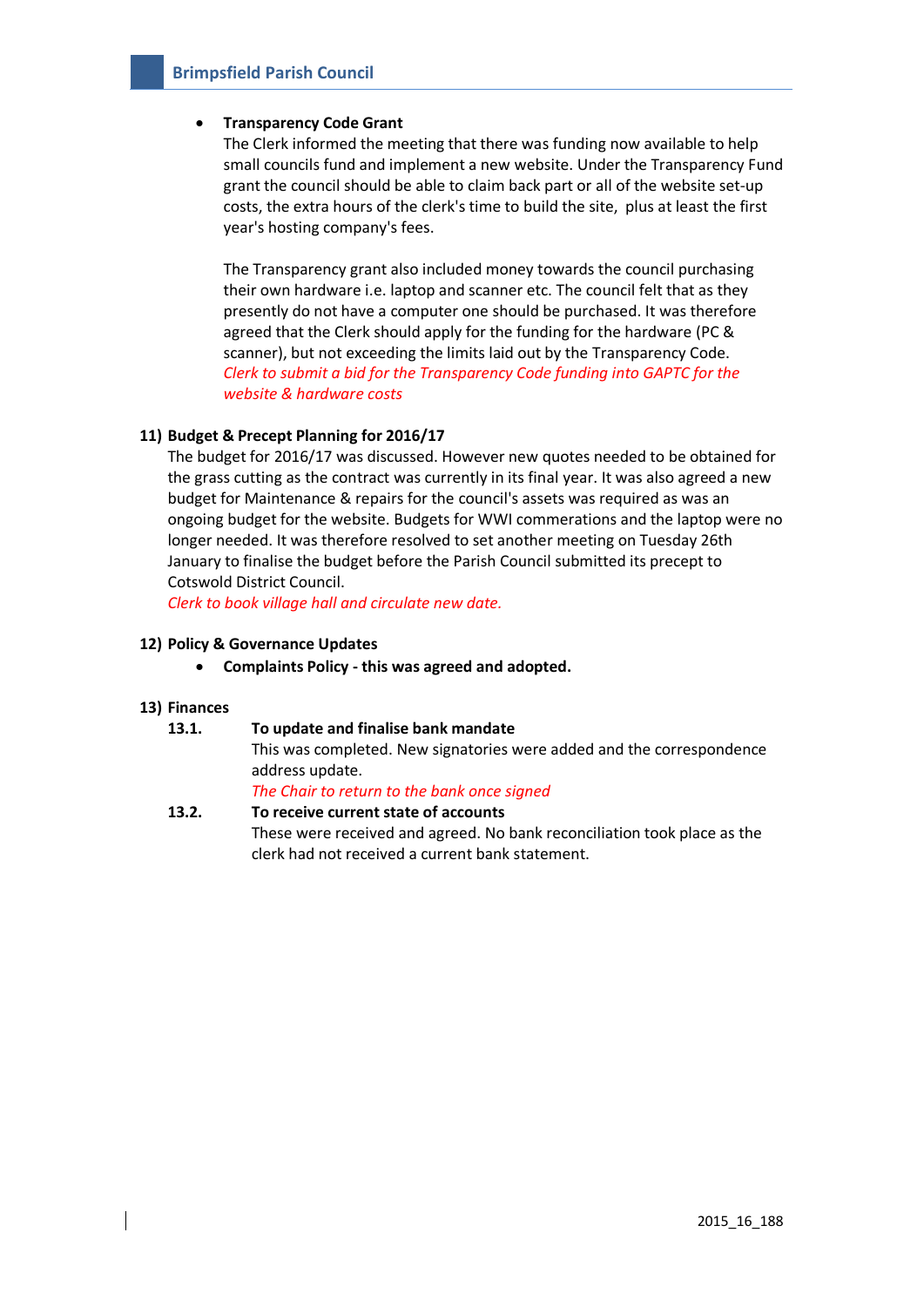# CLERK: Kate Sales, 5 Okus Road, Charlton Kings Cheltenham. GL53 8DU Tel: 01242 583303 E-mail: brimpsfieldpc@gmail.com

| BPC EXP vs BUDGET 2015-16                  |  | <b>BRIMPSFIELD PARISH COUNCIL</b> |              |              |              |               |          |          |         |
|--------------------------------------------|--|-----------------------------------|--------------|--------------|--------------|---------------|----------|----------|---------|
|                                            |  |                                   |              |              |              |               |          |          |         |
|                                            |  |                                   | Actual       | Antic.       | <b>Total</b> | Spend vs      | Actual   | Antic.   | Total   |
|                                            |  |                                   | Spend        | Spend        | Spend        | <b>Budget</b> | Income   | Income   | Income  |
|                                            |  | <b>Budget</b>                     | to           | from         | to           | to            | to       | from     | to      |
|                                            |  | 2015/16                           | 30.09.15     | 01.10.15     | 31.3.16      | 31.3.16       | 30.09.15 | 01.10.15 | 31.3.16 |
|                                            |  |                                   |              |              |              |               |          |          |         |
|                                            |  |                                   |              |              |              |               |          |          |         |
| Precept                                    |  | 4538.10                           |              |              |              |               | 4539.00  | 0.00     | 4539.00 |
| Sale of History books                      |  |                                   |              |              |              |               | 5.00     | 0.00     | 5.00    |
| <b>Bank interest</b>                       |  |                                   |              |              |              |               | 0.52     | 0.50     | 1.02    |
| VAT refund                                 |  |                                   |              |              |              |               | 0.00     | 0.00     | 0.00    |
| Electricity wayleave                       |  |                                   |              |              |              |               | 0.00     | 32.99    | 32.99   |
|                                            |  | 4538.10                           |              |              |              |               |          |          |         |
|                                            |  |                                   |              |              |              |               |          |          |         |
| Hire of Village Hall                       |  | 200.00                            | 0.00         | 200.00       | 200.00       | 0.00          |          |          |         |
| Insurance                                  |  | 300.00                            | 265.00       | 0.00         | 265.00       | 35.00         |          |          |         |
| <b>Specialist Advice</b>                   |  | 300.00                            | 0.00         | 0.00         | 0.00         | 300.00        |          |          |         |
| Grants /Donations                          |  |                                   | 0.00         | 0.00         | 0.00         | 0.00          |          |          |         |
| Grants - WWI Commemorations                |  |                                   |              | 0.00         | 0.00         | 0.00          |          |          |         |
| <b>Audit Costs</b>                         |  |                                   | 80.00        | 0.00         | 80.00        | $-80.00$      |          |          |         |
| Elections                                  |  |                                   |              |              | 0.00         | 0.00          |          |          |         |
| Grass Cutting - Brimpsfield                |  | 160.00                            | 0.00         | 160.00       | 160.00       | 0.00          |          |          |         |
| Grass Cutting - Caudle Green               |  | 770.00                            | 0.00         | 770.00       | 770.00       | 0.00          |          |          |         |
| GAPTC / Subscription                       |  | 70.00                             | 64.82        | 32.75        | 97.57        | $-27.57$      |          |          |         |
| Clerk's Salary (incl PAYE)                 |  | 1800.00                           | 660.92       | 1321.84      | 1982.76      | $-182.76$     |          |          |         |
| Clerk's Expenses                           |  | 200.00                            | 115.99       | 110.00       | 225.99       | $-25.99$      |          |          |         |
| Payroll Management                         |  | 200.00                            | 19.80        | 79.40        | 99.20        | 100.80        |          |          |         |
| Training                                   |  | 250.00                            | 0.00         | 250.00       | 250.00       | 0.00          |          |          |         |
| Laptop                                     |  | 500.00                            | 0.00         | 0.00         | 0.00         | 500.00        |          |          |         |
| Village Hall Grant                         |  | 300.00                            | 300.00       | 0.00         | 300.00       | 0.00          |          |          |         |
| Section 137                                |  | 0.00                              | 0.00<br>0.00 | 0.00<br>0.00 | 0.00<br>0.00 | 0.00<br>0.00  |          |          |         |
| Un-budgeted expenditure<br><b>VAT Paid</b> |  |                                   | 0.00         | 0.00         | 0.00         | 0.00          |          |          |         |
|                                            |  |                                   |              |              |              |               |          |          |         |
| <b>TOTALS</b>                              |  | 5050.00                           | 1506.53      | 2923.99      | 4430.52      | 619.48        | 4544.52  | 33.49    | 4578.01 |
|                                            |  |                                   |              |              |              |               |          |          |         |
|                                            |  |                                   |              |              |              |               |          |          |         |
|                                            |  |                                   |              |              |              |               |          |          |         |
| Reserves as at 1.4.15                      |  |                                   |              |              | 4613.22      |               |          |          |         |
| Income during year                         |  |                                   |              | 4578.01      |              |               |          |          |         |
| Expenditure during year                    |  |                                   |              |              | 4430.52      |               |          |          |         |
| Antic. reserves at year end                |  |                                   |              |              | 4760.71      |               |          |          |         |
|                                            |  |                                   |              |              |              |               |          |          |         |

It was noted that the final installment of the precept was received on the 04.09.15 from Cotswold DC.